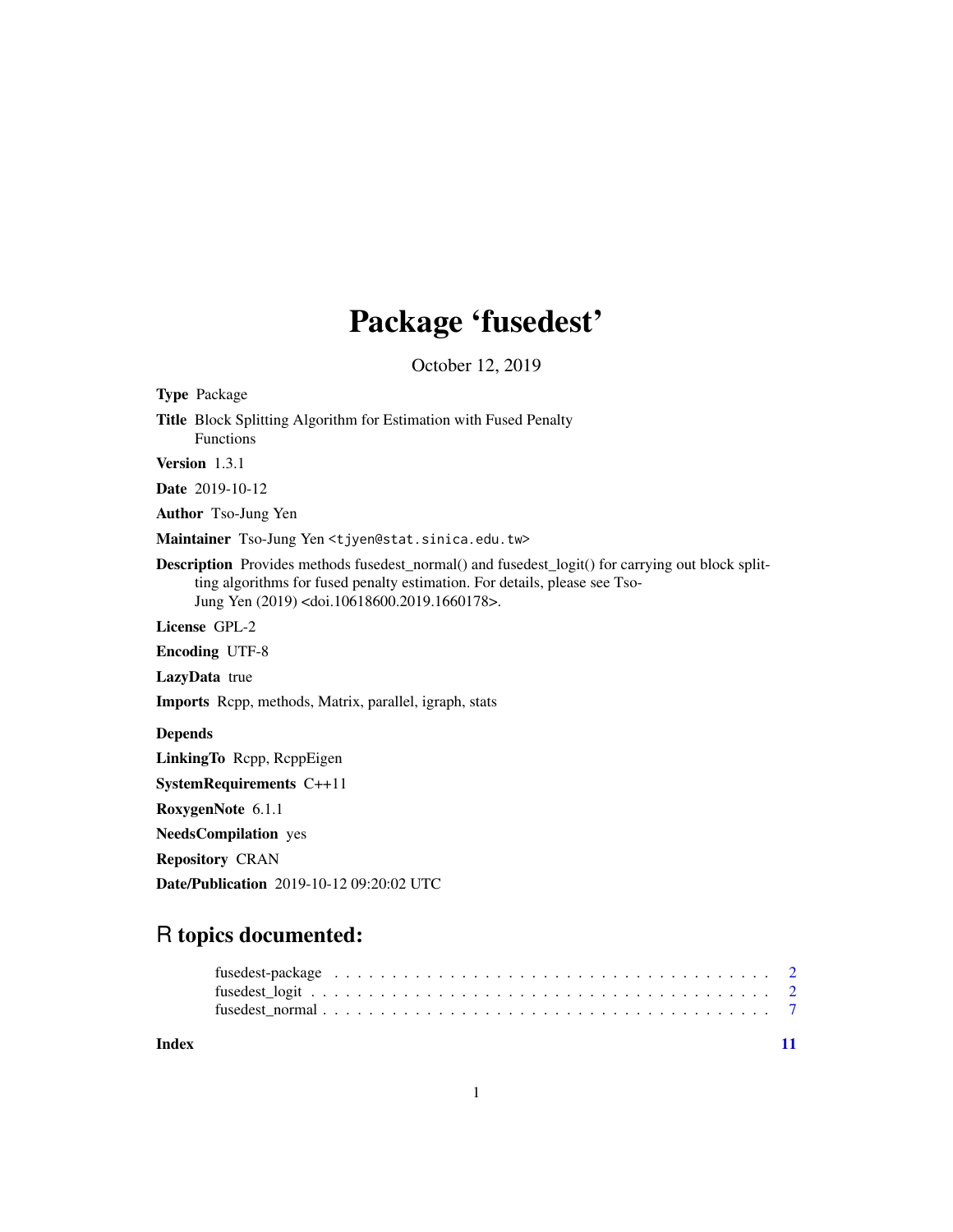<span id="page-1-0"></span>

#### Description

It provides functions for carrying out block splitting algorithms for fused penalty estimation.

#### Details

| Package: | fusedest   |
|----------|------------|
| Type:    | Package    |
| Version: | 1.1        |
| Date:    | 2019-07-17 |
| License: | $GPI - 2$  |

#### Author(s)

Tso-Jung Yen

Maintainer: Tso-Jung Yen <tjyen@stat.sinica.edu.tw>

#### References

Yen, T.-J. (2019). Solving fused penalty estimation problems via block splitting algorithms.

fusedest\_logit *The block splitting algorithm for logistic regression estimation with the fused group lasso penalty function*

#### Description

A function for computing logistic regression estimation with the fused group lasso penalty function

#### Value

Return a list of output, e.g. the solution, runtime and iteration error, for the block splitting algorithm. For more details, please see the example below.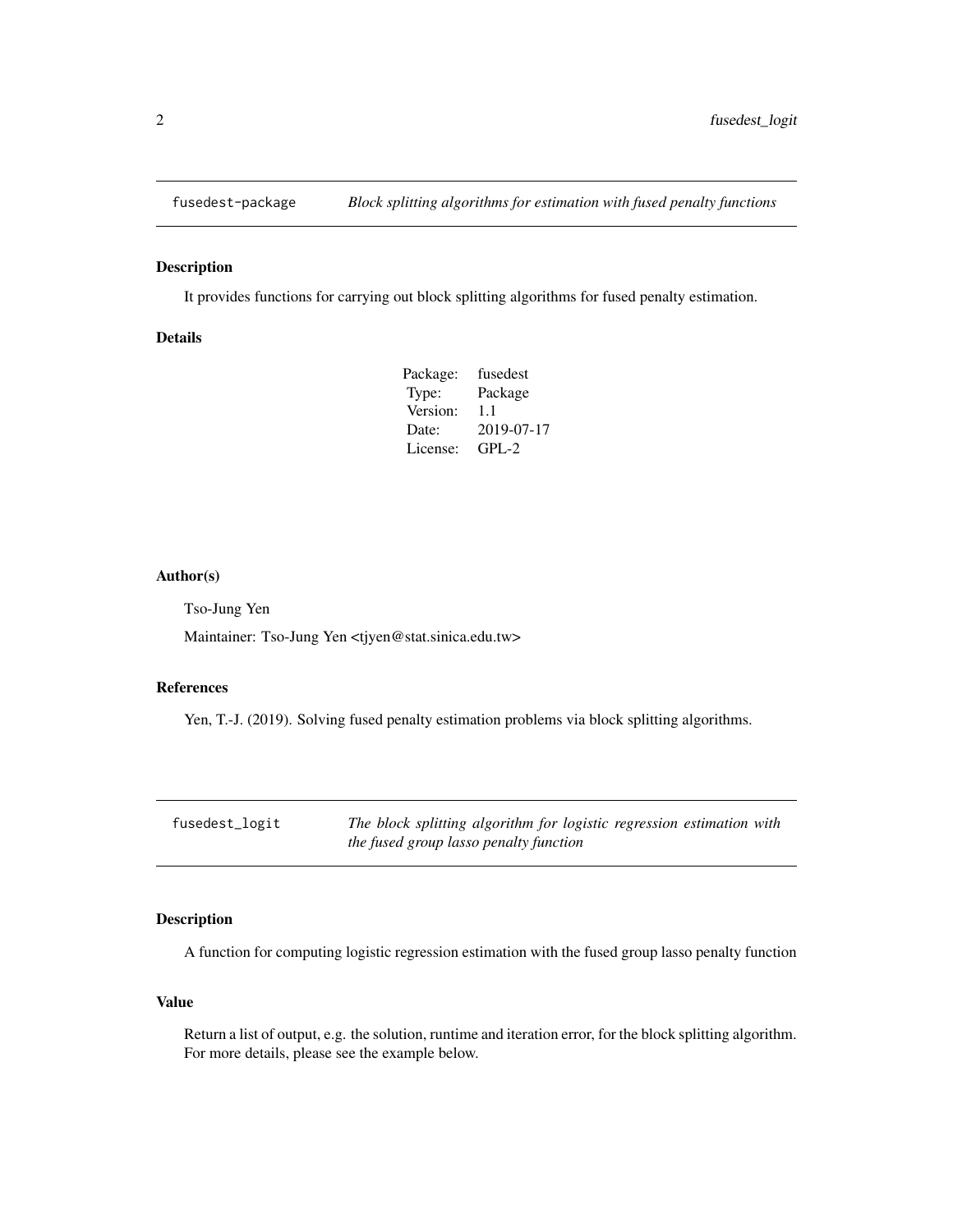#### fusedest\_logit 3

#### Examples

```
library(fusedest)
library(igraph)
######### Functions for data generation ###########
generating_binary_data <- function(beta.true, N, m){
  #### internal functions #######
  logit.prob <- function(X,beta){
    p \leftarrow \text{dim}(X)[2]if(is.null(p)==TRUE){
     eta <- X*beta
    }
    if(is.null(p)==FALSE){
      eta <- X%*%beta
    }
    prob.a <- exp(eta)/(1+exp(eta))
    return(prob.a)
  }
  ################################
  p <- dim(beta.true)[2]
  M <- dim(beta.true)[1]
  label.list <- sample(c(1:M), m, replace = TRUE) ##### Label for data centers
  n.list <- rpois(m, N)
  n.list_pred <- n.list
  ind.strt \leq c(1, \text{ cumsum}(n.list[1:(m-1)])+1)ind.end <- cumsum(n.list)
  X \leq cbind(rep(1, sum(n.list)), matrix(sample(c(0,1),
  sum(nu(0.11st)*(p-1)), replace = TRUE, prob = c(0.5, 0.5)),
  nrow = sum(n.list), ncol = p-1)X_pred <- cbind(rep(1, sum(n.list)), matrix(sample(c(0,1),
  sum(n.list)*(p-1), replace = TRUE, prob = c(0.5, 0.5)),
  nrow = sum(n.list), ncol = p-1)label.dc < -\text{rep}(c(1:m), n.list)label.dc_pred <- rep(c(1:m), n.list_pred)
  y <- as.numeric(unlist(sapply(c(1:m),
                                 function(i){
```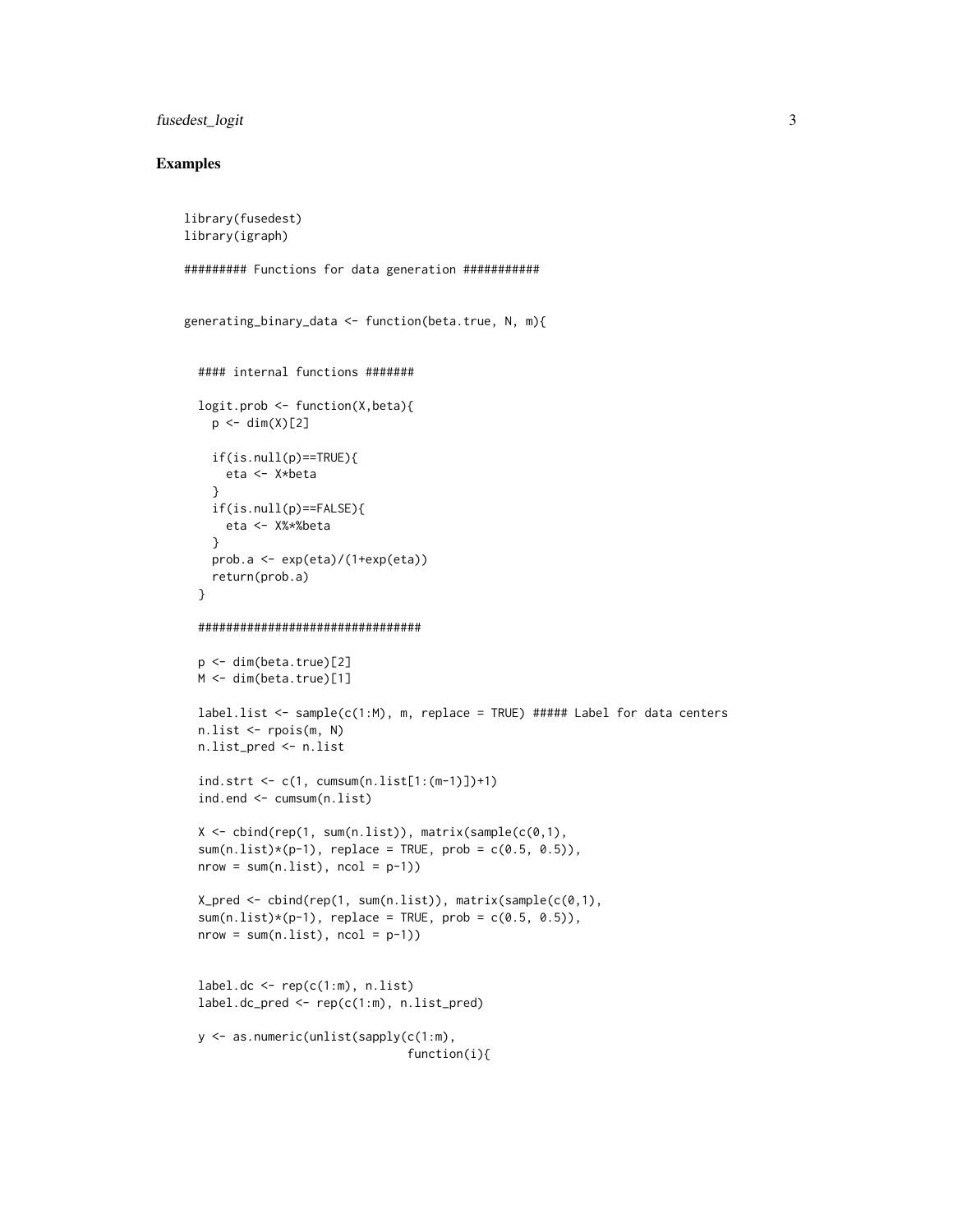```
rbinom(n.list[i], 1,
                                   logit.prob(X[ind.strt[i]:ind.end[i],],
                                   as.numeric(beta.true[label.list[i],])))
                                 })))
  y_pred <- as.numeric(unlist(sapply(c(1:m),
                                 function(i){
                                   rbinom(n.list[i], 1,
                                   logit.prob(X_pred[ind.strt[i]:ind.end[i],],
                                   as.numeric(beta.true[label.list[i],])))
                                 })))
  label.true <- rep(label.list, n.list)
  label.true_pred <- rep(label.list, n.list_pred)
  results <- list(X, X_pred, y, y_pred, n.list, n.list_pred,
  label.dc, label.dc_pred, label.true, label.true_pred)
  names(results) <- c("X", "X_pred", "y", "y_pred", "n.list", "n.list_pred",
                       "label.dc", "label.dc_pred", "label.true", "label.true_pred")
  return(results)
}
generatingEdgelistID <- function(m){
  c1 <- rep(0, m*(m-1)/2)c2 \leq -\text{rep}(0,\text{m} \times (\text{m}-1)/2)1 \leftarrow 0for(i in 1:(m-1)){
    cl[c((l+1):(l+m-i))] < - rep(i,m-i)c2[c((l+1):(l+m-i))] < c((i+1):m)l \leftarrow l + m-i}
  return(cbind(c1,c2))
}
Blockl2Norm <- function(beta_i, beta_j, p, q_H) {
    .Call('_fusedest_Blockl2Norm', PACKAGE = 'fusedest',
    beta_i, beta_j, p, q_H)
}
IRLSLogisticReg <- function(X, y, a, b, beta_ini, max_iter, tol_err) {
    .Call('_fusedest_IRLSLogisticReg', PACKAGE = 'fusedest',
    X, y, a, b, beta_ini, max_iter, tol_err)
}
```

```
########################################
```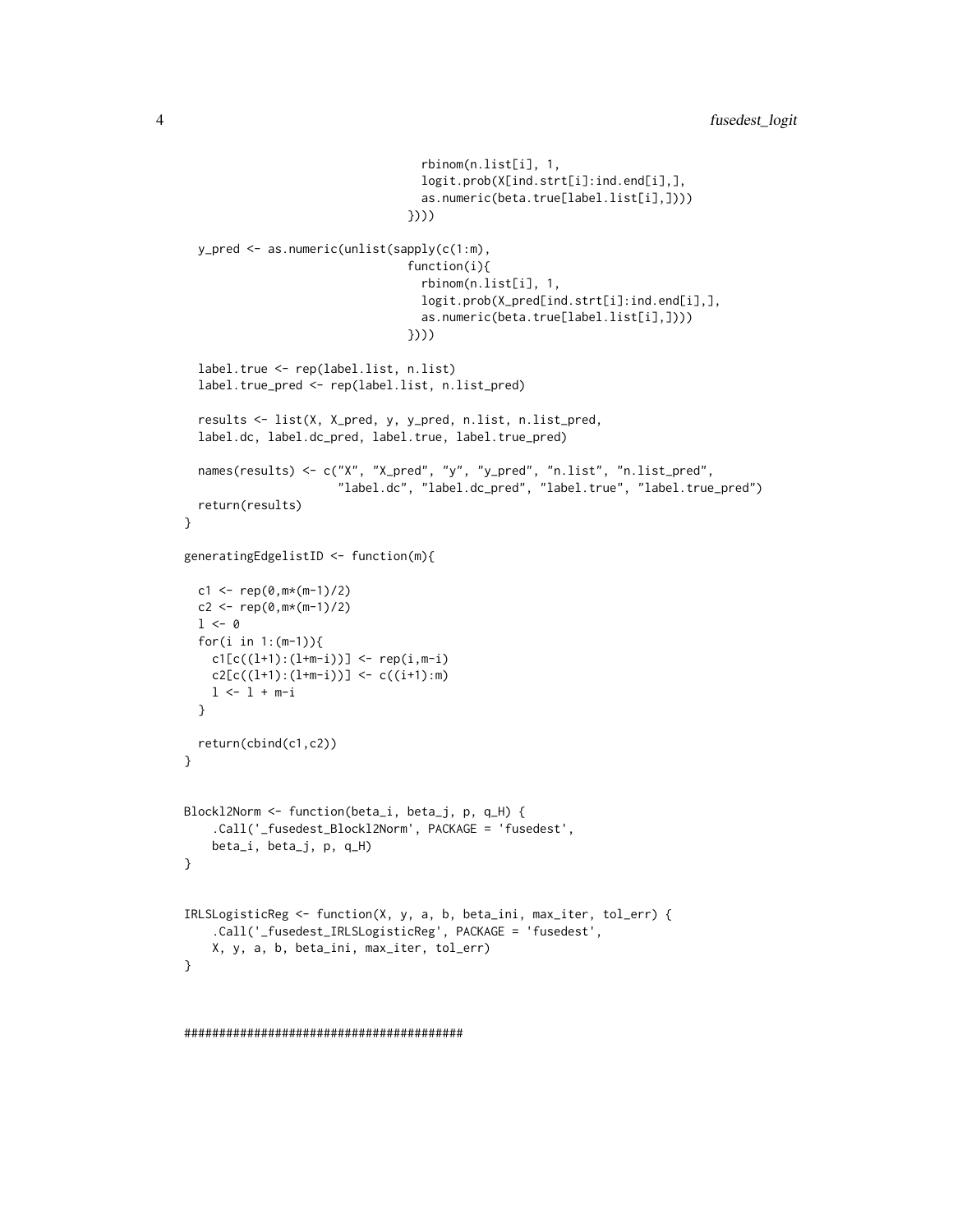#### fusedest\_logit 5

```
beta.true <- t(matrix(
 c(c(1,1, rep(c(-0.1, 0.1), 4)),c(-0.1, 0.1, 1, 1, rep(c(0.2, -0.2), 3)),
   c(rep(c(-0.1,0.1),2),c(1,1), rep(c(-0.1,0.1),2)),c(rep(c(-0.1,0.1),3),c(1,1),c(-0.1,0.1)),c(rep(c(-0.1,0.1),4),1, 1)), nrow = 10, ncol = 5
))
###### Setting parameters ##############
no_id \leq 1no.cores <- 1
N_list <- 100 #seq(100, 2000, length = 20)
id_list \leftarrow c(1:no_id)m.total < -10p <- dim(beta.true)[2]
no_lambda <- 1
####### Number of data centers ########
result.AIC \leq matrix(0, nrow = length(N_list)*no_id, ncol = 13)
result.BIC <- matrix(0, nrow = length(N_list)*no_id, ncol = 13)
1 < -1for(u in 1:length(N_list)){
 N <- N_list[u]
  for(v in 1:no_id){
    id <- id_list[v]
######## Generating data #######################################
    mydata <- generating_binary_data(beta.true, N, m.total)
    y <- mydata$y
    X <- mydata$X
    label_dc <- mydata$label.dc
    label_true <- mydata$label.true
   n.list <- mydata$n.list
   y_pred <- mydata$y_pred
    X_pred <- mydata$X_pred
    label_dc_pred <- mydata$label.dc_pred
    label.true_pred <- mydata$label.true_pred
    n.list_pred <- mydata$n.list_pred
```
################## Setting parameters #########################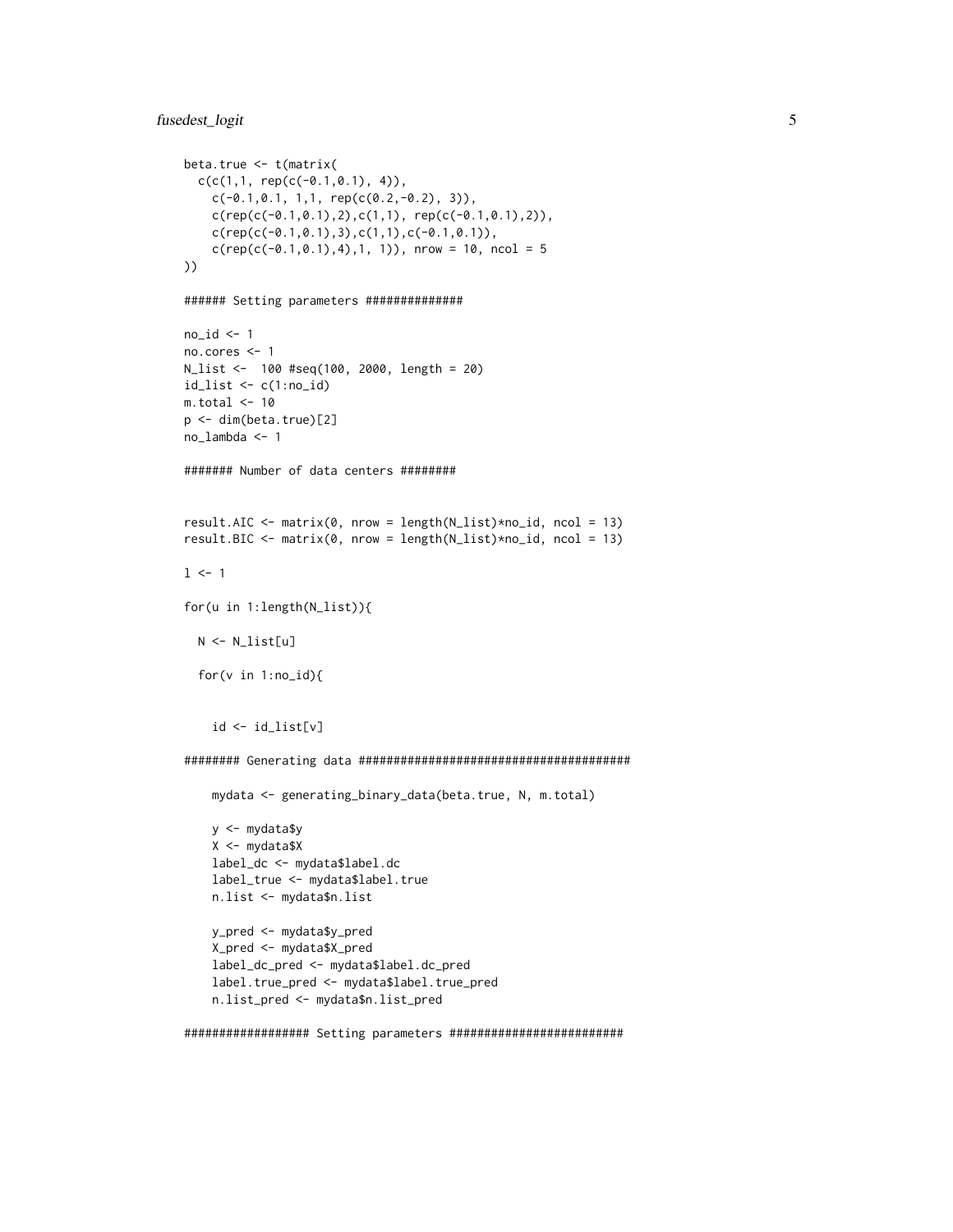```
set.seed(2, kind = NULL, normal.kind = NULL)
   rho \leq -1H <- generatingEdgelistID(m = m.total)
   q_H <- sum(degree(graph_from_edgelist(H, directed = FALSE)))/2
   p \leftarrow \text{dim}(X)[2]n_dc <- as.numeric(unlist(table(label_dc)))
   m.total <- length(n_dc)
   label_true_dc <- tapply(label_true, label_dc, mean)
   beta_true_dc <- beta.true[label_true_dc,]
   n \leq sum(n_d)ind\_strt \leftarrow c(1, cumsum(n_dc[1:(m.total-1)])+1)ind_end <- cumsum(n_dc)
################## Computing initial values ###################
   beta_ini <- t(parallel::mcmapply(function(i){
      ind_i <- c(ind_strt[i]:ind_end[i])
      IRLSLogisticReg(X = X[ind_i], y = y[ind_i], a = 0, b = rep(0, p),beta_ini = rep(0, p), max_iter = 1000, tol_err = 10^(-8))$beta},
      c(1:m.total), mc.cores = no.cores))
    beta_i_list <- as.vector(t(beta_ini[H[,1],]))
    beta_j_list <- as.vector(t(beta_ini[H[,2],]))
  l2_norm_dist <- Blockl2Norm(beta_i = beta_i_list, beta_j = beta_j_list, p = p, q_H = q_H)
   max_lambda <- max(l2_norm_dist)
   #lambda_list <- seq(max_lambda, 0.01*max_lambda, length = no_lambda)
   lambda_list <- rev(as.numeric(quantile(l2_norm_dist,
   probs = seq(0.001, 1, length = no_lambda))))max_iter <- 10
    tol_error < -5*10^(-3)###### Run simulation #########################################
    strt.time <- Sys.time()
    result.uv <- fusedest_logit(X = X, y = y, label_dc = label_dc, H = H,
                             rho = rho, no_lambda = no_lambda, lambda_list = lambda_list,
                                beta_ini = beta_ini, max_iter = max_iter,
                                tol_err = tol_err, no.cores = no.cores)
    beta_list <- result.uv$beta_list
   alpha_list <- result.uv$alpha_list
 end.time <- Sys.time()
 print(difftime(end.time, strt.time, units = "sec"))
   }
}
```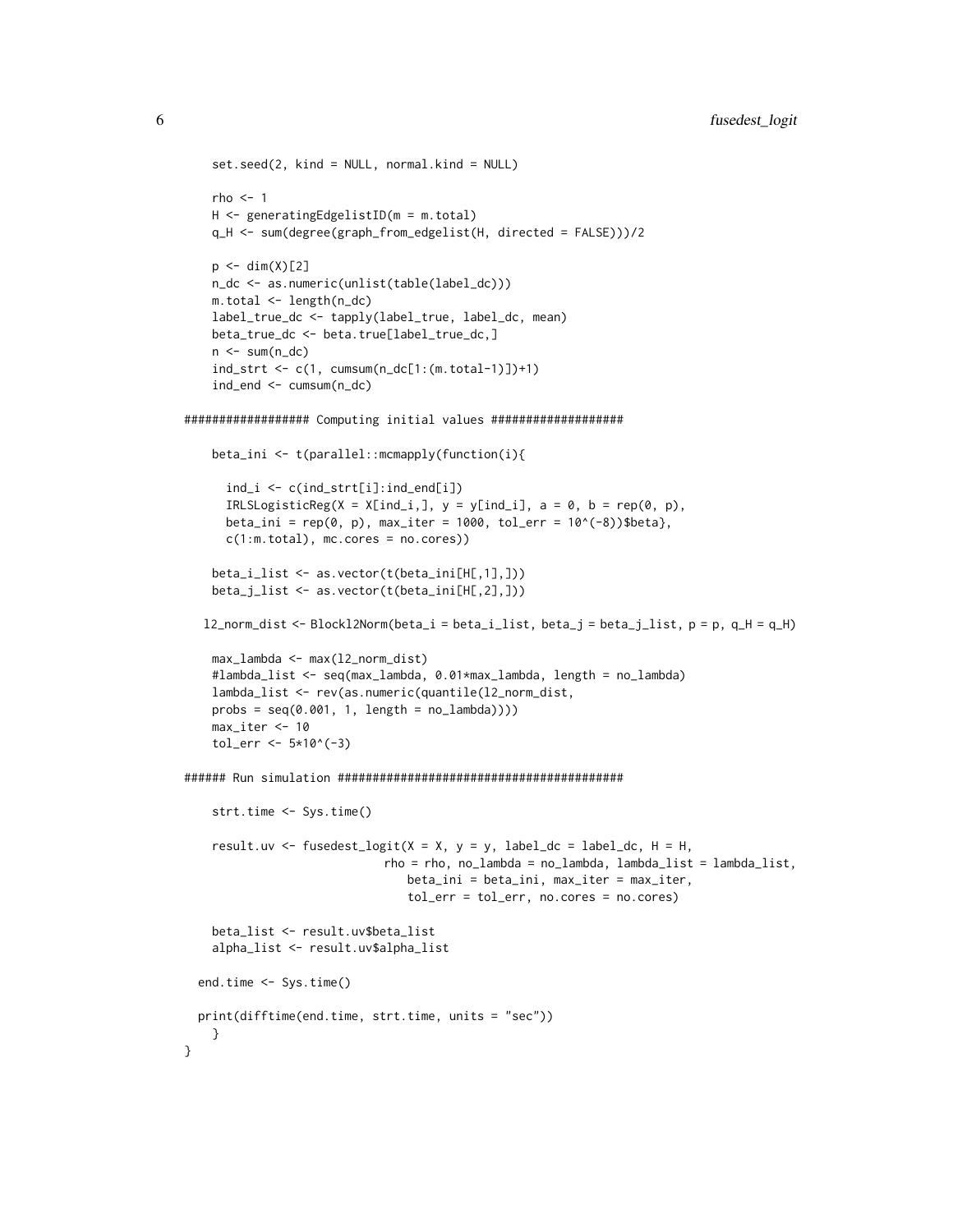<span id="page-6-0"></span>fusedest\_normal *The block splitting algorithm for linear regression estimation with the fused group lasso penalty function*

#### Description

A function for computing linear regression estimation with the fused group lasso penalty function

#### Value

Return a list of output, e.g. the solution, runtime and iteration error, for the block splitting algorithm. For more details, please see the example below.

#### Examples

```
library(fusedest)
library(igraph)
####### Functions for data generation #########
generating_normal_data <- function(beta.true, N, m, sigma2.y){
 p <- dim(beta.true)[2]
 M <- dim(beta.true)[1]
 label.list < - sample(c(1:M), m, replace = TRUE)
 n.list <- rpois(m, N)
 X \le matrix(rnorm(sum(n.list)*p, 0, 1), nrow = sum(n.list), ncol = p)
 ind.strt \leq c(1, \text{ cumsum}(n.list[1:(m-1)])+1)ind.end <- cumsum(n.list)
 label.dc < rep(c(1:m), n.list)y <- as.numeric(unlist(sapply(c(1:m),
        function(i){
          X[ind.strt[i]:ind.end[i],]%*%as.numeric(beta.true[label.list[i],]) +
          rnorm(n.list[i], 0, sqrt(sigma2.y))
          })))
 label.true <- rep(label.list, n.list)
 results <- list(X, y, n.list, label.dc, label.true)
 names(results) <- c("X", "y", "n.list", "label.dc", "label.true")
 return(results)
}
```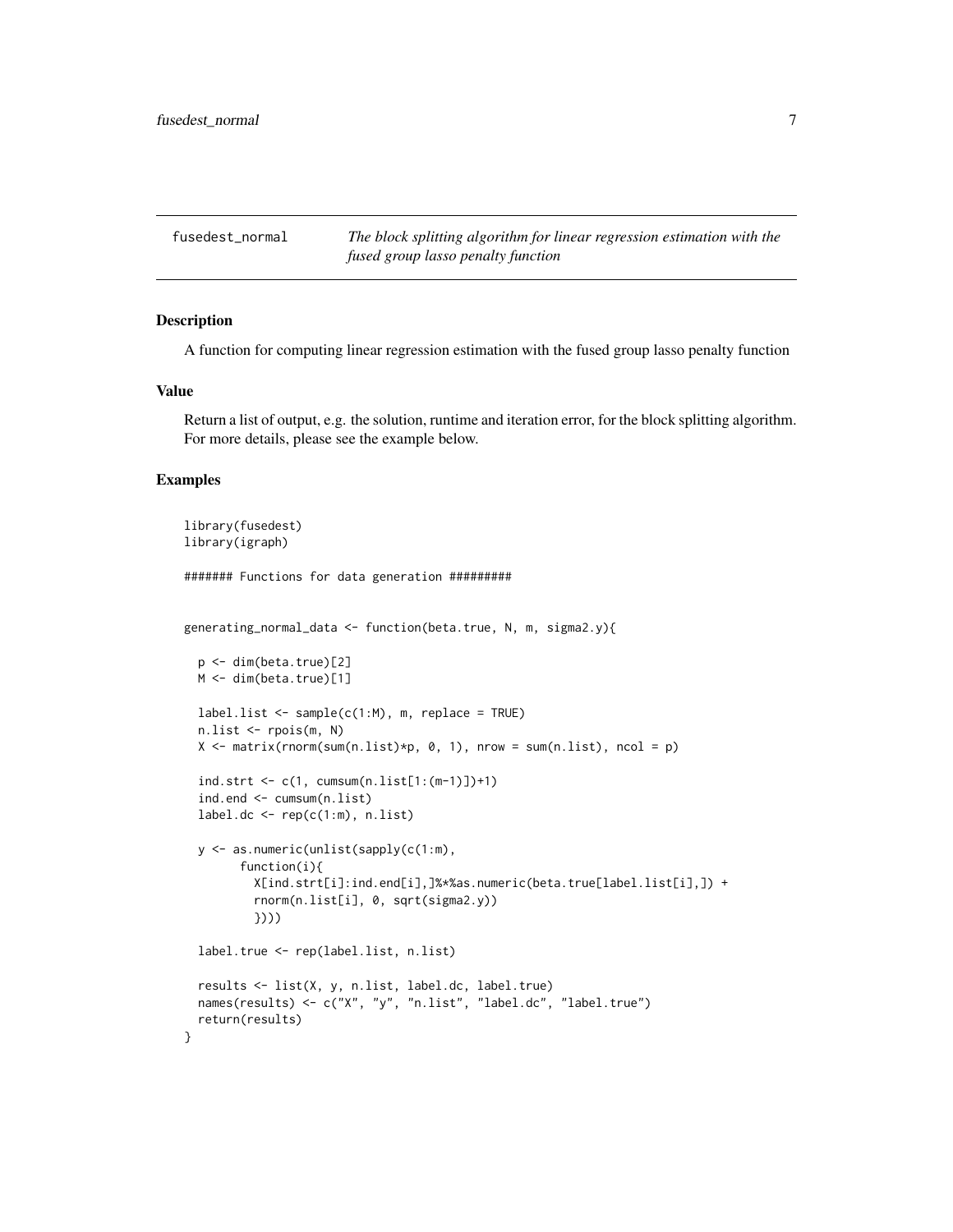```
generatingEdgelistID03 <- function(m, deg){
  c1 <- NULL
  c2 < - NULL
  if(deg < m-deg){
    c1 \leftarrow rep(0, (m-deg)*deg)c2 \leq -\operatorname{rep}(\emptyset, (\mathsf{m-deg}) \star \deg)for(i in 1:(m-deg)){
      ind.i <- c(((i-1)*deg+1):(i*deg))cl[ind.i] <- rep(i, deg)
      c2[ind.i] <- c((i+1):(i+deg))}
    if(deg > 1){c3 \leq rep(0, deg*(deg-1)/2)c4 <- rep(0, deg*(deg-1)/2)
      1 < - \varnothingfor(i in (m-deg+1):(m-1)){
        c3[c((l+1):(l+m-i))] < - rep(i, m-i)c4[c((l+1):(l+m-i))] < -c((i+1):m)1 \leftarrow 1 + (m-i)}
    }
  }
  return(cbind(c(c1,c3),c(c2,c4)))
}
RcppInvGram <- function(X, w, lambda) {
    .Call('_fusedest_RcppInvGram', PACKAGE = 'fusedest', X, w, lambda)
}
ReppXtwy \leftarrow function(X, y, w) {
    .Call('_fusedest_RcppXtwy', PACKAGE = 'fusedest', X, y, w)
}
RcppWolsSolver03 <- function(invXtwX, Xtwy, b) {
    .Call('_fusedest_RcppWolsSolver03', PACKAGE = 'fusedest', invXtwX, Xtwy, b)
}
```
############ Setting true parameters ##########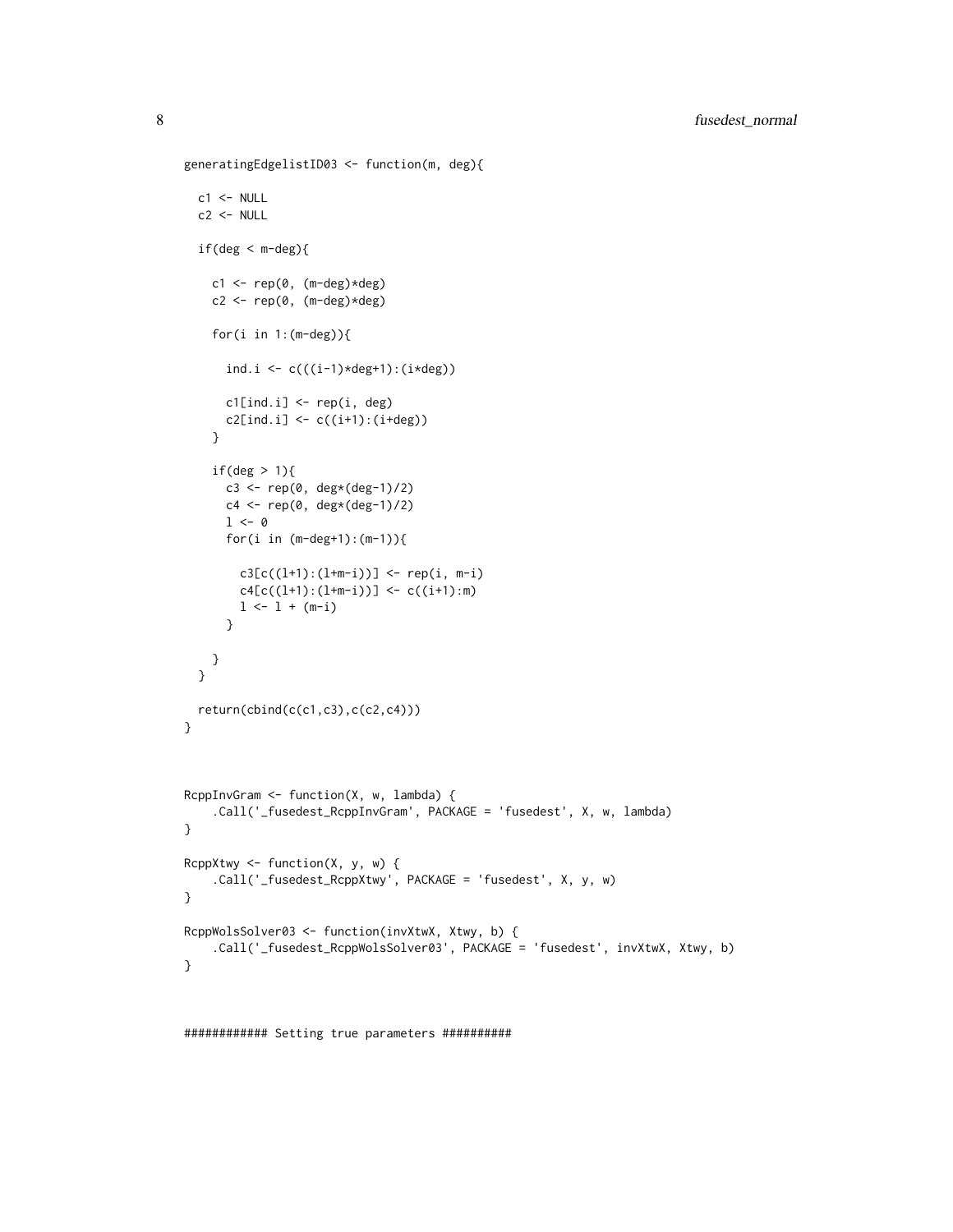```
p.star <- 10
beta.true <- t(matrix(
 c(rep(c(-2,2), p.star),rep(c(2,-2), p.star),c(rep(2, p.star),rep(-2,5)),
    c(rep(-2,p.start),rep(2,5)),rep(c(-1,3), p.start)), nrow = p.star, ncol = 5
))
N < - 100m < -10p <- dim(beta.true)[2]
########## Generating data ###################
strt <- Sys.time()
mydata <- generating_normal_data(beta.true, N, m, sigma2.y = 1)
end <- Sys.time()
difftime(end, strt, units="sec")
y <- mydata$y
X <- mydata$X
label_dc <- mydata$label.dc
label.true <- mydata$label.true
n.list <- mydata$n.list
sum(n.list)
length(n.list)
length(y)
dim(X)
min(n.list)
max(n.list)
sum(n.list)
###### Run simulation #########################################
no.cores <- 1
m.total <- 10
m.list <- 10
ind.strt <- c(1, cumsum(n.list[1:(m.total-1)])+1)
ind.end <- cumsum(n.list)
no_lambda <- 1
lambda_list <- 0.01
u < -1H <- generatingEdgelistID03(m = m.list[u], deg = 2)
q_H <- sum(degree(graph_from_edgelist(H, directed = FALSE)))/2
max_iter <- 10
tol_err <- 10^(-100)
```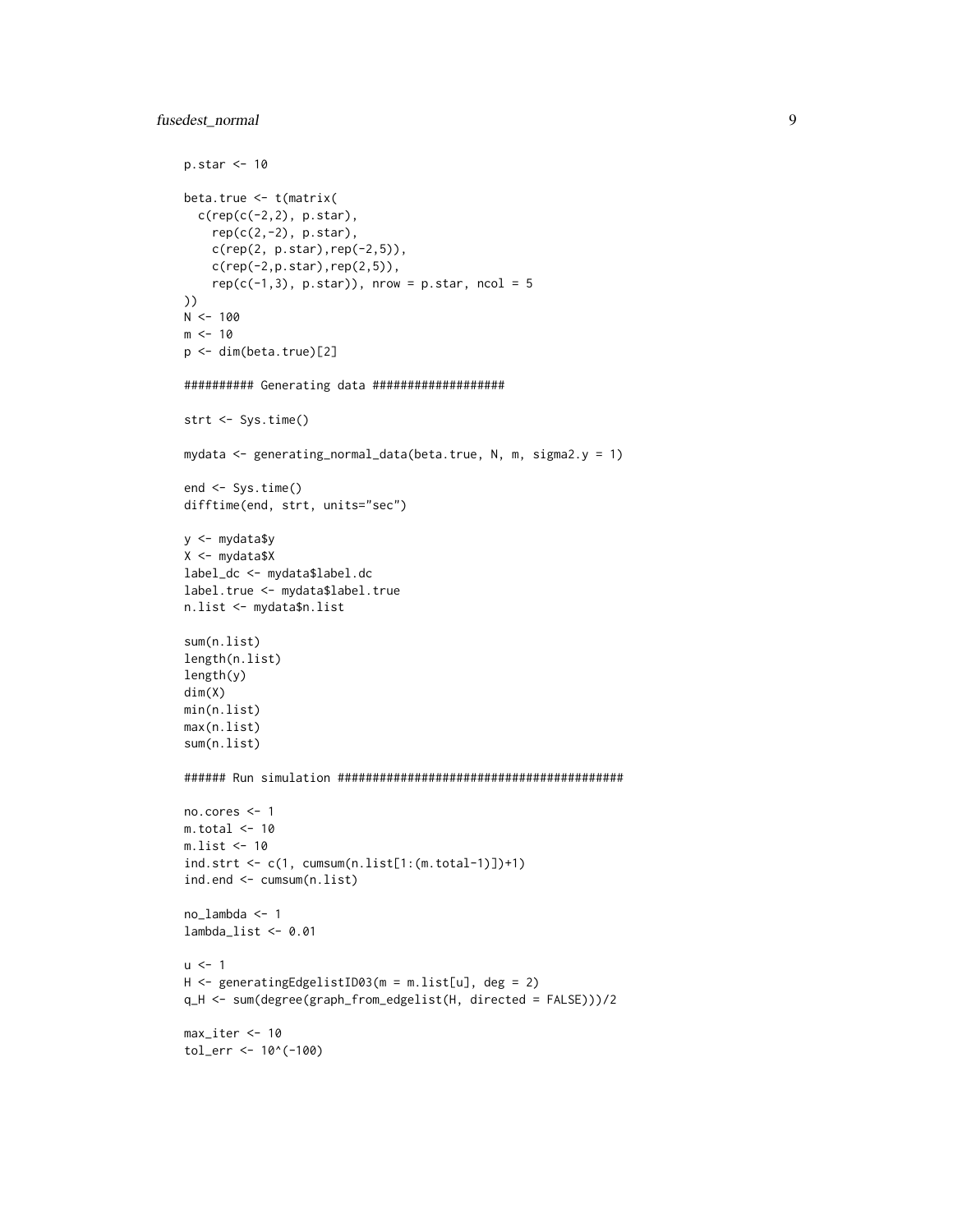```
rho < -1set.seed(2, kind = NULL, normal.kind = NULL)
##### Computing initial values ####################################
beta_ini <- t(parallel::mcmapply(function(i){
  W <- rep(1, n.list[i])
  inv_XTX_i <- RcppInvGram(X[ind.strt[i]:ind.end[i],], W, 0)
  XTy_i <- RcppXtwy(X[ind.strt[i]:ind.end[i], ],y[ind.strt[i]:ind.end[i]],W)
  RcppWolsSolver03(inv_XTX_i, XTy_i, rep(0, p))
}, c(1:m.total), mc.cores = no.cores)beta_ini_norm <- sqrt(apply(beta_ini^2, 1, sum))
####### Running the proposed method ##########################
result.uv <- fusedest_normal(X = X[ind.strt[1]:ind.end[m.list[u]],],
                            y = y[ind.strt[1]:ind.end[m.list[u]]],
                            label_c c = label_c[c[ind.strt[1]:ind.end[m.list[u]]], H = H,rho = rho, no_lambda = no_lambda, lambda_list = lambda_list,
                            beta_ini = beta_ini[1:m.list[u],], max_iter = max_iter,
                            tol_err = tol_err, no.cores = no.cores)
```
result.BS <- result.uv\$alg.matrix